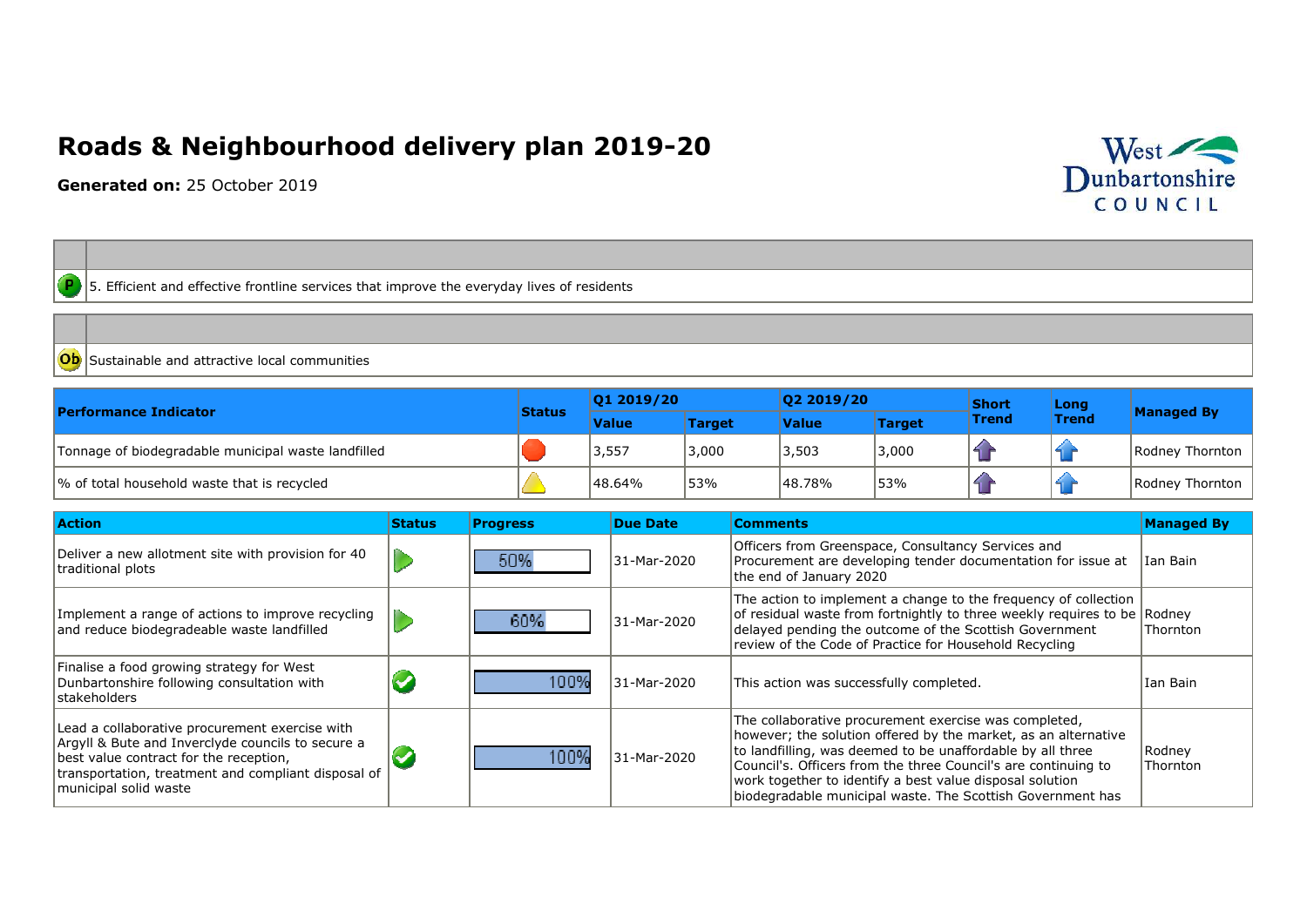| <b>Action</b>                                                                                                                                                                                     | <b>Status</b>   | <b>Progress</b> | <b>Due Date</b> | Comments                                                                                                                                                                                                                                                                                                                                                                                                                        | <b>Managed By</b>                |
|---------------------------------------------------------------------------------------------------------------------------------------------------------------------------------------------------|-----------------|-----------------|-----------------|---------------------------------------------------------------------------------------------------------------------------------------------------------------------------------------------------------------------------------------------------------------------------------------------------------------------------------------------------------------------------------------------------------------------------------|----------------------------------|
|                                                                                                                                                                                                   |                 |                 |                 | announced that the landfill ban implementation date has been<br>deferred until 2025 (from 2021)                                                                                                                                                                                                                                                                                                                                 |                                  |
| Review the outcome of the Zero Waste Scotland<br>trials of a deposit return scheme (for bottles and<br>cans) and the implications for West Dunbartonshire<br>and identify any actions in response |                 | 50%             | 31-Mar-2020     | A meeting was held with ZWS on 15 Aug 2019. Following the<br>meeting ZWS shared a bespoke software modelling tool to<br>assess the potential impact on WDC waste management<br>services the deposit return scheme will have on current service<br>delivery. Work has now commenced on modelling 70%, 80%<br>and 90% deposit redemption/ take back rates to inform the<br>preparation of future service delivery change options. | Rodnev<br>Thornton               |
| Review the service delivery model within<br>Greenspace to recognise the seasonal nature of the<br>service                                                                                         |                 | 0%              | 31-Mar-2020     | Service delivery model being developed in line with shared<br>services business plan.                                                                                                                                                                                                                                                                                                                                           | Ian Bain                         |
| Develop more areas of biodiversity that do not<br>require weed control                                                                                                                            | Ø               | 50%             | 31-Mar-2020     | This action is progressing well. Additional areas suitable for<br>increased biodiversity are being assessed for implementation<br>during spring 2020. A Biodiversity Strategy will be developed by<br><b>Officers</b>                                                                                                                                                                                                           | Ian Bain                         |
| Carry out a re-zoning exercise of all relevant land to<br>comply with the updated Code of Practice on Litter<br>and Refuse                                                                        | $\blacklozenge$ | 100%            | 31-Mar-2020     | Working with Zero Waste Scotland to identify resource to carry<br>out mapping exercise.                                                                                                                                                                                                                                                                                                                                         | Ian Bain                         |
| Review the implications of the Scottish<br>Government's new transport bill for West<br>Dunbartonshire and identify any specific actions in<br>response to the legislation                         |                 | 25%             | 31-Mar-2020     | The Transport Bill is expected to be enacted in the Spring of<br>2020, Council will require to assess the implications of the<br>respective measures contained therein, which will require a<br>corporate response from Roads, Fleet and Environmental Health                                                                                                                                                                   | Raymond Walsh                    |
| Consider the implications of the Scottish<br>Government's review of the National Transport<br>Strategy for West Dunbartonshire and reflect the<br>outcomes in our local strategy                  |                 | 10%             | 31-Mar-2020     | Awaiting NTS draft proposals - a considered developed<br>response will be provided                                                                                                                                                                                                                                                                                                                                              | Raymond Walsh                    |
| Continue to collaborate with the Scottish<br>Government to identify opportunities for electric<br>vehicle charging points                                                                         |                 | 25%             | 31-Mar-2020     | Collabaritive discussions with Inverclyde Council on joint<br>procurement commenced                                                                                                                                                                                                                                                                                                                                             | Raymond Walsh                    |
| Finalise the roads costing system upgrade                                                                                                                                                         |                 | 50%             | 31-Mar-2020     | We continue to engage with our strategic collaborative partners<br>in assessing our respective needs.                                                                                                                                                                                                                                                                                                                           | Gail Macfarlane<br>Ravmond Walsh |
| Progress the Gruggies Burn flood alleviation scheme                                                                                                                                               |                 | 50%             | 31-Mar-2020     | This action is progressing well.                                                                                                                                                                                                                                                                                                                                                                                                | Raymond Walsh                    |
| Commission the River Leven flood study and review<br>the emerging options                                                                                                                         |                 | 50%             | 31-Mar-2020     | Consultants been appointed via SLC, regular meetings with<br>them and SEPA                                                                                                                                                                                                                                                                                                                                                      | Raymond Walsh                    |
| Participate in the Loch Lomond flood study                                                                                                                                                        |                 | 25%             | 31-Mar-2020     | Met with LLNPA who are leading on project but progress has                                                                                                                                                                                                                                                                                                                                                                      | Raymond Walsh                    |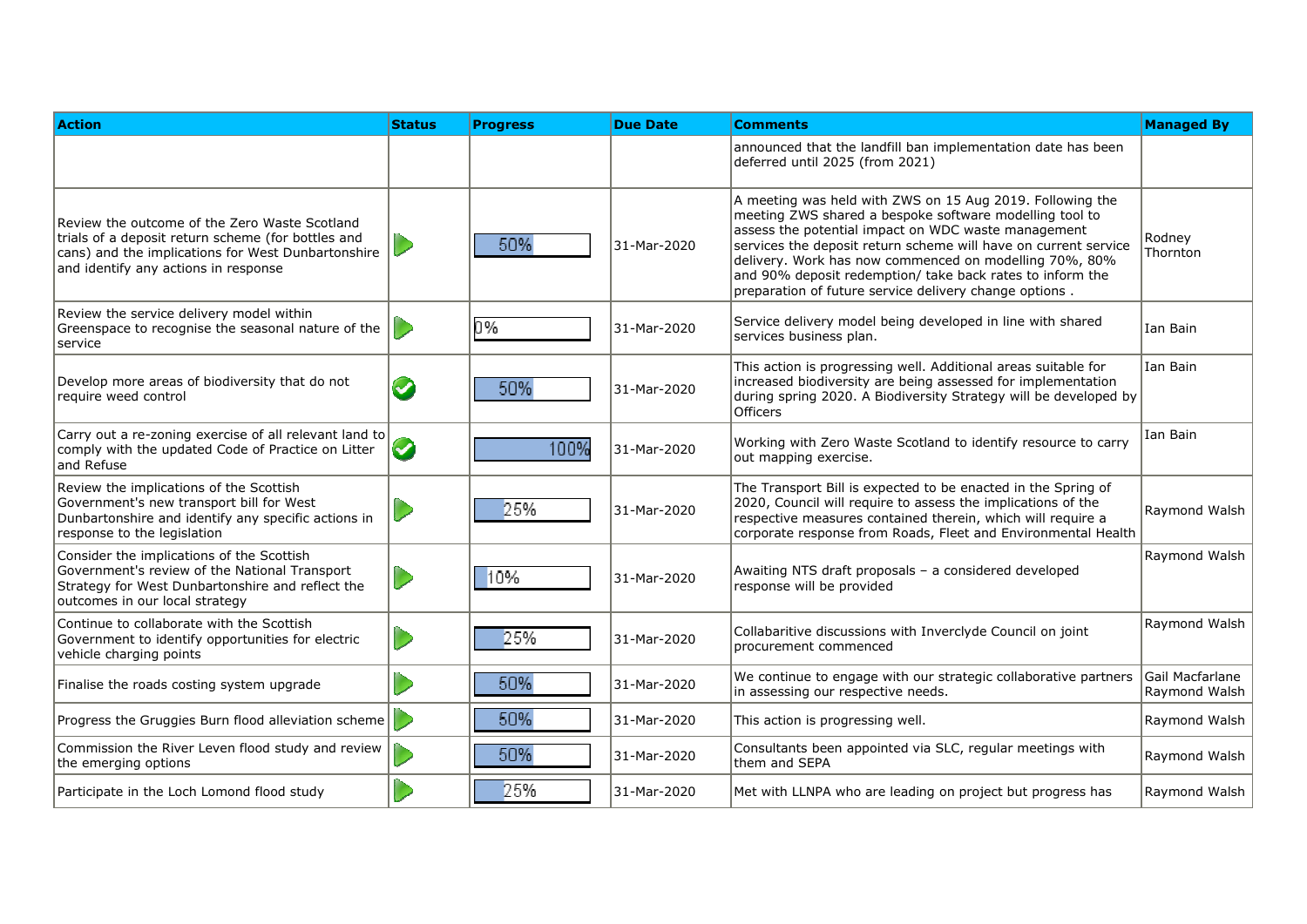| <b>Action</b>                                                                                                                                                                                             | <b>Status</b> | <b>Progress</b> | <b>Due Date</b> | <b>Comments</b>                                                                                                                                                                                                                                                                     | <b>Managed By</b> |
|-----------------------------------------------------------------------------------------------------------------------------------------------------------------------------------------------------------|---------------|-----------------|-----------------|-------------------------------------------------------------------------------------------------------------------------------------------------------------------------------------------------------------------------------------------------------------------------------------|-------------------|
|                                                                                                                                                                                                           |               |                 |                 | been limited                                                                                                                                                                                                                                                                        |                   |
| Host a flood resilience seminar, led by the Scottish<br>Flood Forum                                                                                                                                       |               | 10%             | 31-Mar-2020     | Proposed event to be hosted by WDC relocated and rescheduled Raymond Walsh<br>to GCC                                                                                                                                                                                                |                   |
| Implement the new collaborative working model for<br>Roads & Transportation                                                                                                                               |               | 25%             | 31-Mar-2020     | Opportunities for sharing resource, creating capacity and<br>resilience continue to be investigated and developed{Street<br>Lighting, ELV procurement, benchmarking }                                                                                                               | Raymond Walsh     |
| Develop business cases for sharing other services<br>within Environment & Neighbourhood for<br>consideration                                                                                              |               | 50%             | 31-Mar-2020     | Council approval given to develop business case and<br>implementation plan.                                                                                                                                                                                                         | Gail Macfarlane   |
| Review the Winter Service Plan and ensure it<br>reflects the new code of practice requirements<br>which require risk assessment and evidence led<br> planning                                             |               | 50%             | 31-Mar-2020     | Winter Maintenance Plan has been reviewed for 19/20 with<br>route optimisation for both carriageway and footway treatments<br>planned for next year.                                                                                                                                | Raymond Walsh     |
| Review the defect notification and inspection<br>policies for West Dunbartonshire and ensure they<br>reflect the code of practice requirements which<br>require risk assessment and evidence led planning |               | 20%             | 31-Mar-2020     | A comprehensive review of our operational structure will reflect<br>that the Code of Practice requirements are adopted                                                                                                                                                              | Raymond Walsh     |
| Increase public awareness of the Council's agreed<br>approach to defect repair via our upgraded roads<br>management system                                                                                |               | 20%             | 31-Mar-2020     | A comprehensive review of our operational structure will result<br>in the current approach being revised to reflect code of practice<br>requirements. It is intended to progress through a joint<br>procurement programme with our strategic partners, hence<br>revised timescales. | Raymond Walsh     |

| <b>Departmental Risk</b>                                  | <b>Current Risk Matrix</b> | <b>Description</b>                                                                                                                                       | <b>Target Risk Matrix</b>         | <b>Assigned To</b>              |
|-----------------------------------------------------------|----------------------------|----------------------------------------------------------------------------------------------------------------------------------------------------------|-----------------------------------|---------------------------------|
| Challenge to delivery of burial and<br>cremation services | ikelihoo<br>Impact         | A number of factors may impact on ability to deliver these<br>services. For example a pandemic would create significant<br>immediate demand on services. | $\circ$<br>$\circ$<br>듷<br>Impact | Ian Bain                        |
| Impact of major adverse weather<br>lincidents on services | eilhoo<br>÷<br>Impact      | A significant period of adverse weather may result on failure to<br>deliver key operational functions of E&N services                                    | 흛<br>Impact                       | Ian Bain;<br>Rodney<br>Thornton |